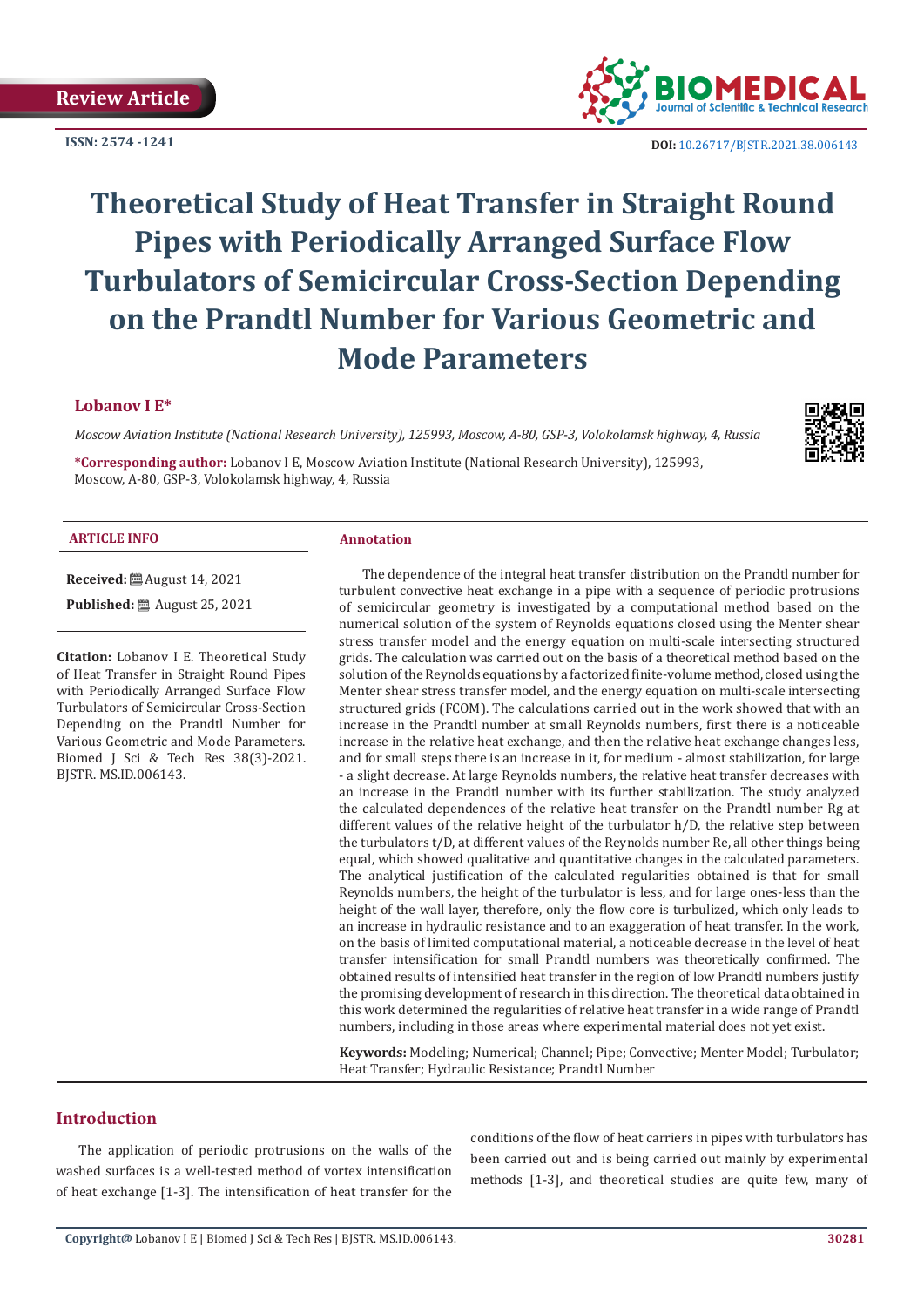them are based on integral approaches [4-8]. At the present stage of research, the problems of aeromechanics and thermophysics of separation and vortex flows are increasingly being solved by the methods of multi-block computing technologies based on intersecting structured grids [9-13]. The present study is a logical continuation of the above computational methods [14-25] for the analysis of turbulent flow and heat exchange in pipes with semicircular flow turbulators (diaphragms) with different relative heights, steps for different modes of coolant flow in order to analyze in more detail the intensification of heat exchange for heat carriers with different Prandtl numbers. Previously, this aspect was not fully investigated.

#### **Mathematical and Discrete Models**

In this paper, a system of Reynolds and energy equations written in natural variables is solved using completely implicit finite-difference schemes on a centered non-uniform skew-angle grid. To calculate the pressure field, the SIMPLEC procedure is used; the principle of splitting by physical processes takes place. The convective terms are approximated using a quadratic counterflow scheme. The difference equations are solved using a highly efficient method of incomplete matrix factorization with accelerated convergence using the additive correction method. A multi-block algorithm for solving the problem on intersecting multi-scale grids, tested in solving problems of vortex dynamics and heat transfer [9], is used for the correct description of turbulent heat transfer. The

description of turbulent transport is implemented using the zonal low-Reynolds Menter model [13]. The study considered channels of constant cylindrical cross-section with eight turbulators located on the walls in the form of periodic diaphragms of semicircular cross-section. The parameters were changed in the following ranges:  $d/D=0.95, 0.92$ ;  $t/D=0.25, 1$ , where it is the placement step of the turbulators; d is the diameter of the diaphragm; D is the pipe dimeter; Re=104¸105 is the Reynolds number; Pr=1¸20 is the Prandtl number (for limited calculations -Pr=1¸0.05). Briefly, the calculation model can be characterized as follows.

The three-dimensional computational domain under study has several sections, each of which consists of a single protrusion (Figure 1). The calculation assumes that with the considered number of turbulators, the turbulent flow becomes steady. In the main part of the study, the calculation of heat transfer was carried out under a boundary condition on a wall of the first kind with a sequential change in the Prandtl number from 1 to 20 in order to establish the regularity of changes in the intensification of heat transfer for various heat carriers. At the preliminary stage of the study, a modification of a multidisciplinary computational complex for numerical modeling of spatial separation flows and vortex heat exchange is carried out in order to adapt and refine the mathematical model of flow and vortex heat exchange in channels with turbulators, assuming the emergence of spatial vortex structures responsible for the vortex intensification of heat exchange processes in the wall zones of pipes with turbulators.



Figure 1: The pipe grid consisting of several sections with a semicircular turbulator located in the middle, the input and output smooth sections.

In order to solve the problem of intensified heat transfer, the calculated three-dimensional grid was constructed in the same way: a two-dimensional grid was constructed in axial and radial coordinates, unfolded along the circumferential coordinate with a constant step. In order to achieve the necessary resolution in the vicinity of the obstacle, two-dimensional grids were used in the form of multi-tiered structured grids, and the obstacle was described on the most detailed grid with the highest spatial resolution. The detailed grid was embedded in a coarser grid, which was used to describe the flow in the near track of the obstacle, and the transition from the wall area to the axis was also carried out using intermediate grids, the purpose of which was to increase the longitudinal step of the grid in the area of the obstacle and change the resolution along the circumferential coordinate. In the future, we will not dwell on the details of the model aspects of numerical

calculations using this method, since they were considered in [2,5,9-11,13,15,16,18,19,23, 26].

#### **Data for Initial Calculations**

In the inlet section of the pipe section under consideration, a uniform flow with a thin boundary layer allowing for variation was considered; the turbulence parameters correspond to experimental tests in the pipe, assuming the turbulence scale of the order of the pipe diameter, which is chosen as the characteristic size, and the degree of turbulence is assumed to be one and a half percent. In the output section of the pipe section under consideration, "soft" boundary conditions are set, otherwise called solution continuation conditions, which are characterized by extrapolation of parameters outside the calculation area. On the walls of the pipe washed by the coolant, which are considered isothermal under boundary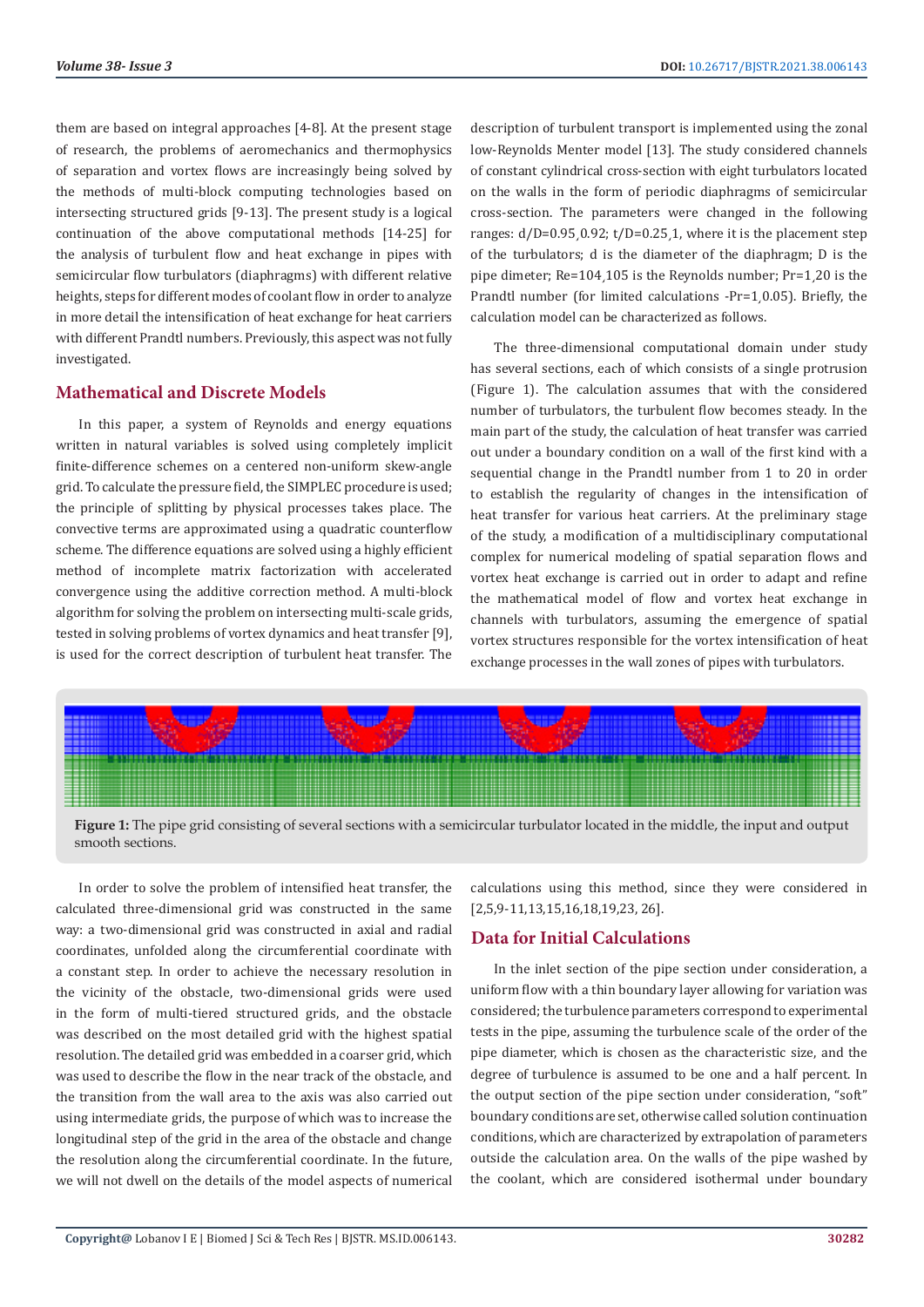conditions of the first kind and have a temperature greater or lower by a certain number of degrees with respect to the temperature of the incoming flow, there are adhesion conditions. For the selected channel geometry, each individual problem from several sections is solved in two stages: first, the dynamic problem is solved, after which the thermal problem for various Prandtl numbers is solved for the pre-calculated fields of the flow velocity components and turbulence characteristics. The convergence criteria for the dynamic problem are determined by limiting the errors in calculating the Cartesian components of the velocity, and for the thermal problem - by limiting the increment of heat fluxes on the walls; in this work, the value 0.0001 was taken as a relative error.

### **Influence of the Prandtl Number on Heat Transfer in Straight Round Pipes with Periodically Arranged Surface Turbulators of a Semicircular Cross-Section Flow at Various Geometric and Operating Parameters**

The resistance coefficient ξ and the averaged Nusselt number Nu for a pipe with semicircular turbulators during turbulent convective heat exchange in this paper were determined by the calculation method based on the numerical solution of the system of Reynolds equations closed using the Menter shear stress transfer model and the energy equation on multi-scale intersecting structured grids. The adequacy of the applied method is justified by the fact that earlier for comparison in [5,15-17,19- 20,22-24] similar experimental data on heat transfer and hydraulic resistance were used for pipes with semicircular turbulators or diaphragms, where there was a good correlation between theory and experiment. Identified in the author's previous theoretical works (for example, in [5,15-17,19-20,22-24]) the adequacy of the existing experimental data of the implemented computational model for local and averaged characteristics of flow and heat exchange in pipes with turbulators determines its application in order to identify the regularity of integral (averaged) parameters of heat exchange in pipes with different Prandtl numbers, depending on the geometry of the channel and the flow regime of the coolant.

In this study, only the most common turbulators of semicircular cross-section, characteristic of pipes with diaphragms, are considered. This question is important, since it is necessary to know for which Prandtl numbers there is a higher intensification of heat transfer depending on the determining parameters. The calculation of the intensified heat exchange according to this factorized control-volumetric method was carried out for the most characteristic geometric and regime characteristics for pipes with turbulators (d/D=0.92; 0.90; t/D=0.25; 0.50; 1.00; Re=104; 105) [1-3] for a fairly wide range of Prandtl numbers, Pr=1÷20. As an illustration of the calculated data obtained by this method, Fig. 2-4 shows the characteristic calculated current lines for pipes with transverse annular turbulators of semicircular cross-section for the considered flow conditions for closed (Figure 2), semi-open (Figure 3) and open (Figure 4) depressions (classification according to [5- 8]), respectively. The values of the relative heat transfer Nu/NuGL for various Prandtl numbers, all other things being equal, were calculated for isothermal flow at equivalent parameters for both pipes with and without turbulators.



**Figure 2:** Calculated current lines for a closed cavity in a pipe with turbulators with a semicircular cross-section at Re=105; d/  $D=0.92$ ; t/ $D=0.25$ .



**Figure 3:** Calculated current lines for a semi-open cavity in a pipe with turbulators with a semicircular cross-section at Re=104;  $d/D=0.95$ ;  $t/D=0.25$ .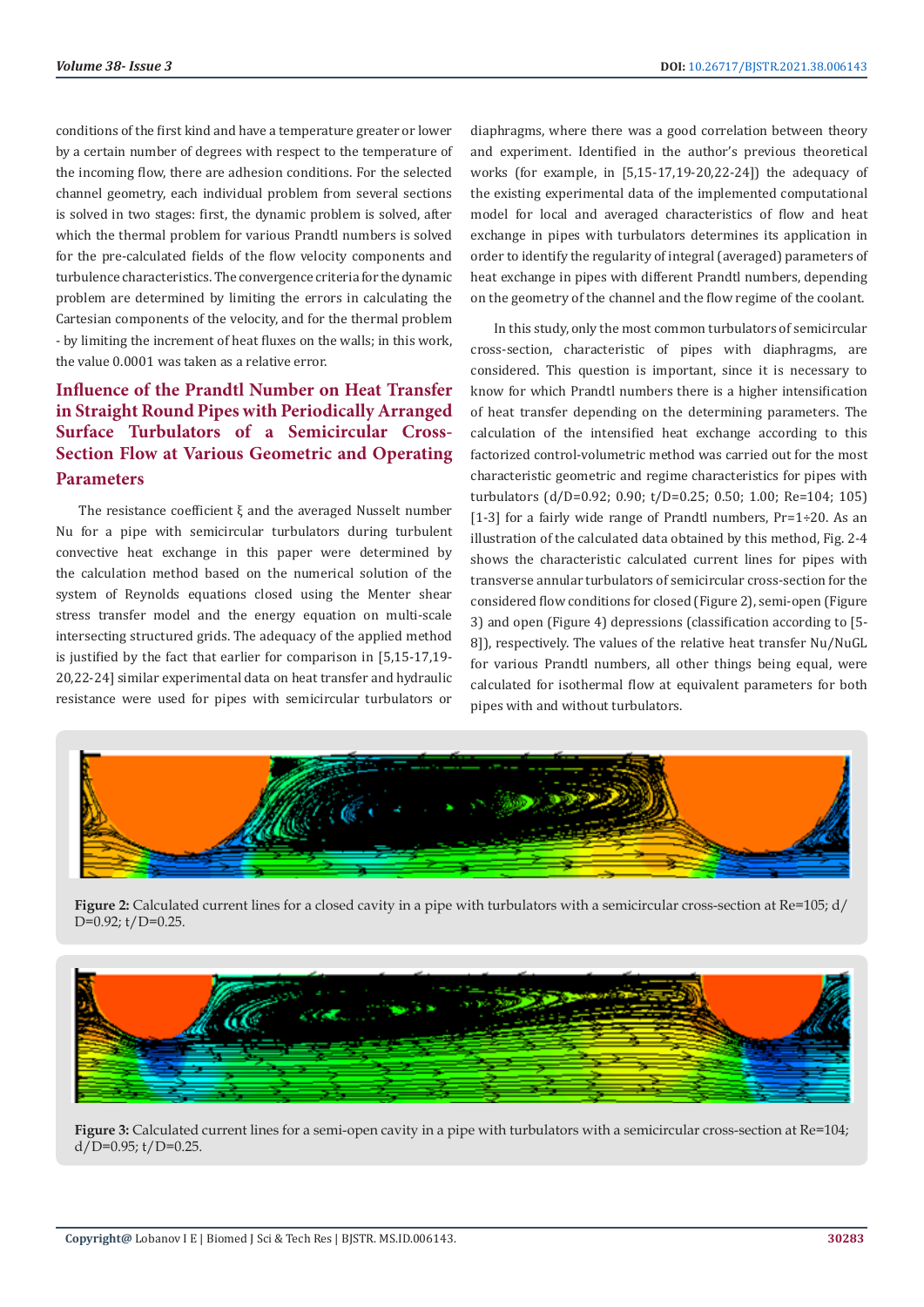

**Figure 4:** Calculated current lines for an open cavity in a pipe with turbulators with a semicircular cross-section at Re=104; d/  $D=0.92$ ;  $t/D=1.00$ .

The obtained calculation results based on the proposed model for the above range of determining parameters are shown in (Figure 5-7), where they are distributed over small (t/ D=0.25), medium  $(t/D=0.50)$  and large  $(t/D=1.00)$  steps between turbulators. As can be seen from (Figure 5-7), for relatively small Reynolds numbers (Re=104), first there is a noticeable increase in the relative heat exchange of Nu/Nu with an increase in the Prandtl number, then the relative heat exchange changes less: for small steps, there is an increase in it, for medium - almost stabilization,

for large - a slight decrease. For relatively large Reynolds numbers (Re=105), there is a decrease in the relative heat transfer with an increase in the Prandtl number, with its practical stabilization for the largest values from the considered range of Prandtl numbers. The difference in the patterns of changes in relative heat transfer depending on the Prandtl number (Figure 5-7) is justified by the fact that for small Reynolds numbers, the height of the turbulator is less than the height of the wall layer [1-3,26-27], and for large Reynolds numbers-less.



**Figure 5:** Calculated values of the relative heat transfer Nu/NuGL for t/D=0.25; d/D=0.92 and 0.90; Re=104 and 105 depending on the Prandtl number Rg=1÷20.



**Figure 6:** Calculated values of the relative heat transfer Nu/NuGL for t/D=0.50; d/D=0.92 and 0.90; Re=104 and 105 depending on the Prandtl number Rg=1÷20.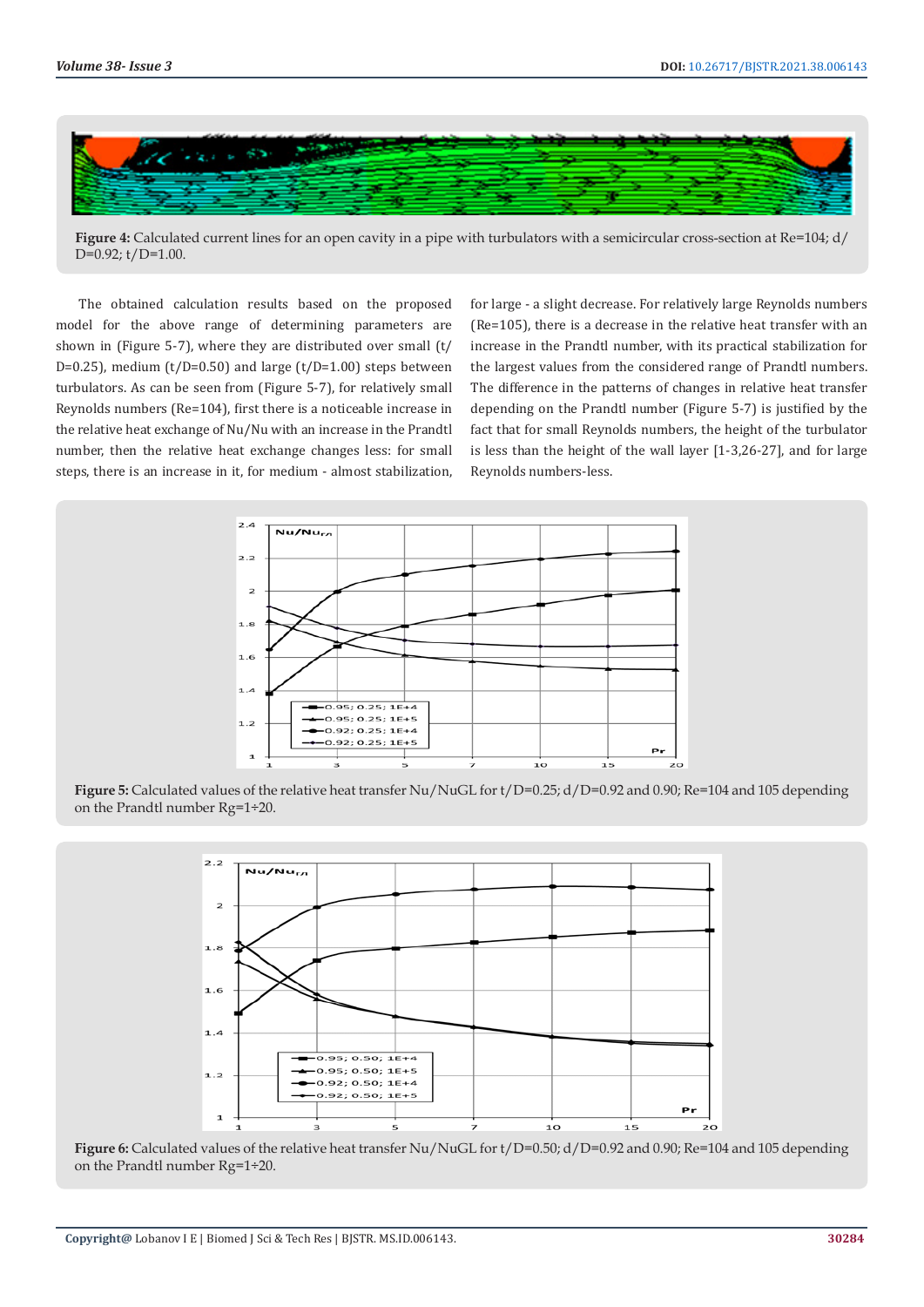

**Figure 7:** Calculated values of the relative heat transfer Nu/NuGL for t/D=1.00; d/D=0.92 and 0.90; Re=104 and 105 depending on the Prandtl number Rg=1÷20.



**Figure 8:** Calculated values of the relative heat transfer Nu/NuGL for d/D=0.912; t/D=0.50; Re=104 depending on the Prandtl number Rg=1÷100.



**Figure 9:** Calculated current lines for the flow in a pipe with turbulators of semicircular cross-section at Re=104; d/D=0.912;  $t/D = 0.50$ .

The latter causes turbulence only of the flow core, increasing only the hydraulic resistance, almost without increasing the heat exchange. Experimental confirmation of the given theoretical data was given in the works [1-3,26-27], where the actual experiments of the authors, the experiments [28], as well as the regularities for the limiting heat transfer are analyzed [1-3,26-27]. Another confirmation of the calculated numerical dependences obtained

is the data of analytical solutions for intensified heat transfer obtained using a modified four-layer model of a turbulent boundary layer [4-5,7-8]. Within the framework of this work, calculations were performed for conditions similar to those characteristic of the above-mentioned experiments [13] (d/D=0.912; t/D=0.50; Re=104; Pr=1,15÷6,7) [1-2, 3], which are shown in Fig. 8 (the calculated current lines are shown in Fig. 9), from which it can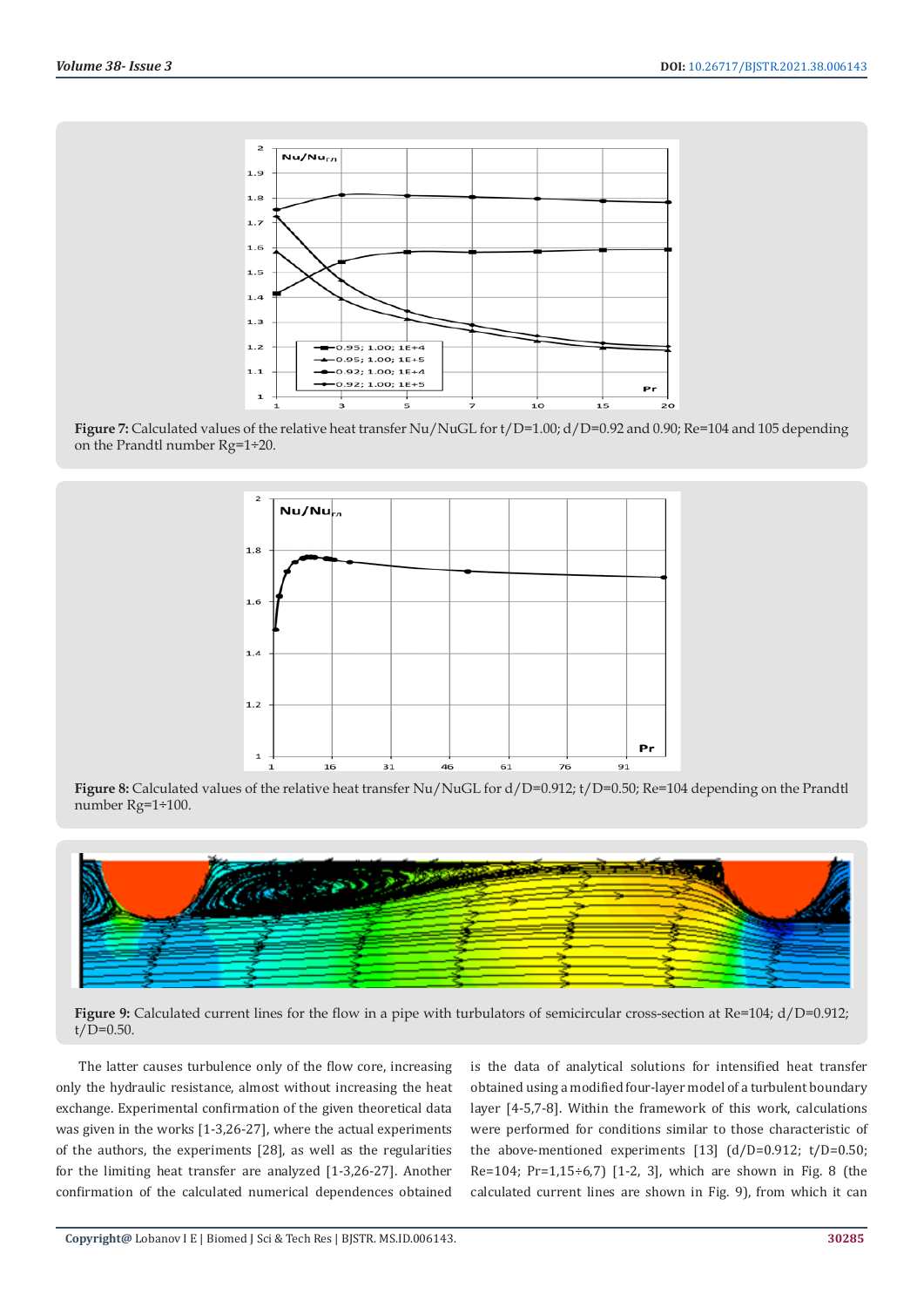be seen that the theoretical nature of the change in relative heat transfer from the Prandtl number is completely similar to the experiment [1-2, 3]. In classical works on intensified heat exchange [1-2, 3], it is indicated that there are no reliable experimental data, but it is assumed that artificial turbulization of liquid metal flows should have low efficiency [1-2, 3].

Within the framework of this work, the simulation of intensified heat exchange during the flow of liquid metals in only a limited range was carried out, since this aspect is not the main one for this work, which showed that the relative heat exchange for the conditions of the above experiments [28] decreases by 12% for Rg=0.5 relative to the relative heat exchange for Rg=1; similar decreases for Rg=0.1 and Rg=0.05 are 37% and 40%, respectively. Therefore, it is theoretically confirmed that the intensified heat exchange for liquid metals is lower than for gaseous heat carriers. The above is also confirmed by the data of analytical solutions for intensified heat transfer obtained using a modified four-layer model of a turbulent boundary layer [4- 5, 7-8]. The theoretical calculated data obtained in the work for a limited range of determining parameters on a decrease in the level of heat exchange intensification for small Prandtl numbers determine the prospects of this scientific direction - in the future, using this model, it will be possible to calculate the relative heat exchange in pipes with diaphragms for liquid metals for a wide range of channel geometry and the flow regime of the coolant. The above analysis indicates that the theoretical data fully correspond to the existing experimental material, significantly overlapping the range of the determining parameters of the latter. The theoretical data made it possible to identify patterns of relative heat transfer depending on the Prandtl number in those areas where there are no reliable experimental data yet.

#### **Conclusion**

**1.** The calculation method developed and used in this study, based on the solution of the Reynolds equations by the finite-volume method, closed using the Menter shear stress transfer model and the energy equation on multi-scale intersecting structured grids, allowed us to calculate the relative heat transfer in pipes with semicircular annular turbulators for heat carriers with different Prandtl numbers with acceptable accuracy.

**2.** The study analyzed the calculated dependences of the relative heat transfer on the Prandtl number Rg at different values of the relative height of the turbulator h/D, the relative step between the turbulators t/D, at different values of the Reynolds number Re, all other things being equal, which showed qualitative and quantitative changes in the calculated parameters.

**3.** The calculations carried out in the work showed that with an increase in the Prandtl number for small Reynolds numbers, first there is a noticeable increase in the relative heat exchange, and then the relative heat exchange changes less, and for small steps there

is an increase in it, for medium - almost stabilization, for large - a slight decrease.

**4.** For large Reynolds numbers, the relative heat transfer decreases with an increase in the Prandtl number with its further stabilization.

**5.** The analytical justification of the calculated regularities obtained is that for small Reynolds numbers, the height of the turbulator is less, and for large ones - less than the height of the wall layer, therefore, only the flow core is turbulized, which only leads to an increase in hydraulic resistance and to an exaggeration of heat transfer.

**6.** In the work, on the basis of limited computational material, a noticeable decrease in the level of heat transfer intensification for small Prandtl numbers was theoretically confirmed. The obtained results of intensified heat transfer in the region of low Prandtl numbers justify the promising development of research in this direction.

The theoretical data obtained in the work determined the regularities of relative heat transfer in a wide range of Prandtl numbers, including in those areas where experimental material does not yet exist.

#### **References**

- 1. Kalinin E K, Dreitser G A, jarcho S A (1972) Intensification of heat transfer in the channels. M: Mashinostroenie, p. 220.
- 2. Kalinin E K, Dreitzer G A, Yarkho S A (1990) Intensification of heat transfer in channels. Moscow: Mashinostroenie, p. 208.
- 3. EK Kalinin, GA Dreitser, IZ Kopp (1998) Effective heat transfer surface M Energoatomizdat, p. 408
- 4. Dreitzer G A, Lobanov I E (2003) Modeling of isothermal heat exchange under turbulent flow in channels under conditions of heat exchange intensification. Heat and power engineering 1: 54-60.
- 5. Lobanov I E (2005) Mathematical modeling of intensified heat transfer during turbulent flow in channels: Dissertation for the degree of Doctor of Technical Sciences M, pp. 632.
- 6. Lobanov I E (2002) Modeling of heat exchange and resistance under turbulent flow in the channels of heat carriers with variable physical properties under the conditions of heat exchange intensification. Proceedings of the Third Russian National Conference on Heat Exchange. In 8 volumes. Vol. 6. Intensification of heat exchange. Radiation and complex heat transfer M: Publishing House of the MEI, pp. 144-147.
- 7. Lobanov I E, Paramonov N V (2011) Mathematical modeling of intensified heat transfer during flow in channels based on complex models of a turbulent boundary layer. Moscow MAI Publishing House, p. 160.
- 8. Lobanov I E, Stein L M (2010) Promising heat exchangers with an intensified heat exchange for metallurgical production. (General theory of intensified heat transfer for heat exchangers used in modern metallurgical production.) In 4 volumes. Volume III. Mathematical modeling of intensified heat transfer during turbulent flow in channels using multilayer, super-multilayer and compound models of a turbulent boundary layer. M MGAKHiS, p. 288.
- 9. A V Ermishin, S A Isaev, M. St. Petersburg (2001) Control of the flow of bodies with vortex cells in an application to integrated layout aircraft (numerical and physical modeling), p. 360.